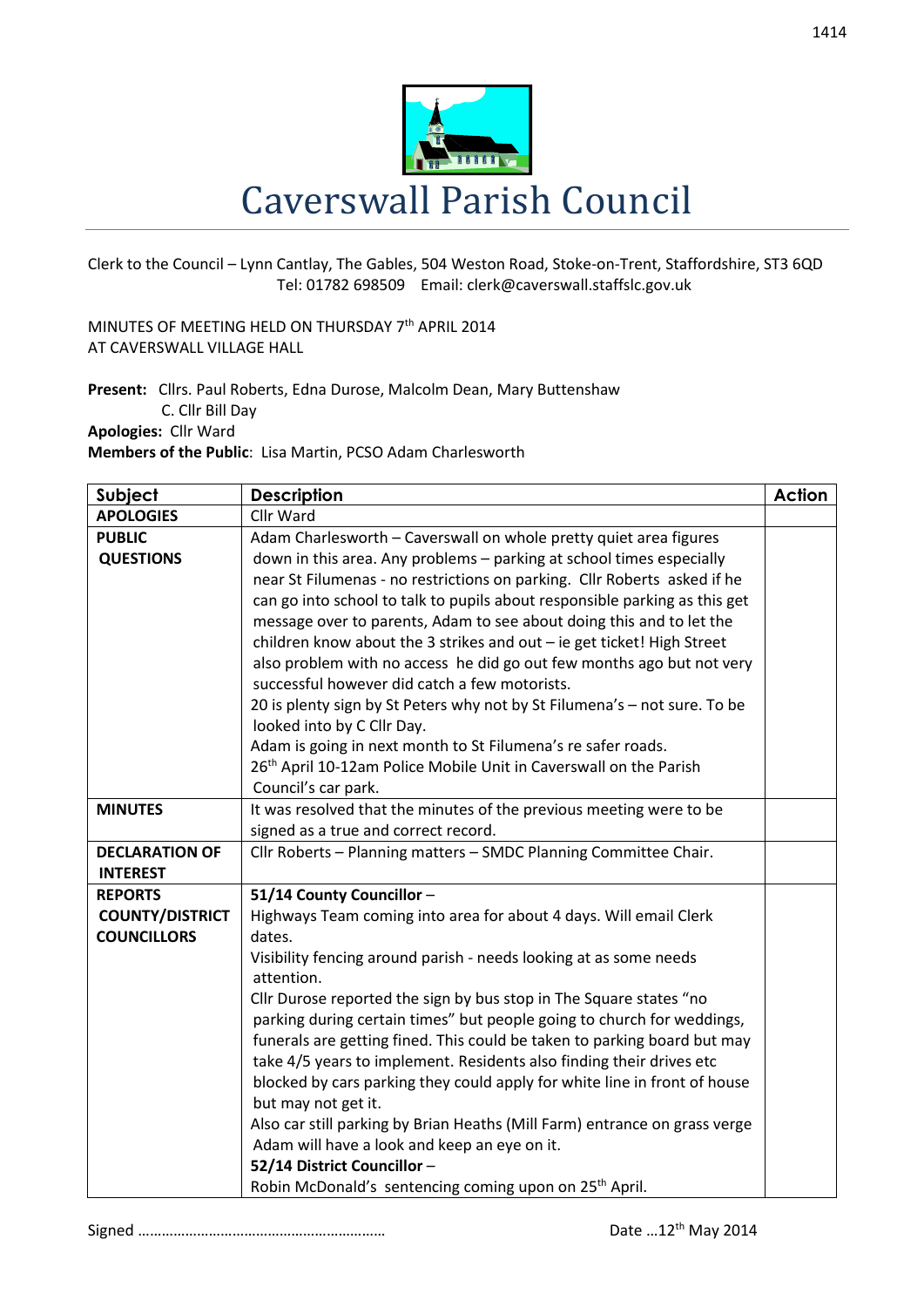| Subject                | <b>Description</b>                                                                                               | <b>Action</b> |
|------------------------|------------------------------------------------------------------------------------------------------------------|---------------|
|                        | Keys application has been approved.                                                                              |               |
|                        | Fly tipping at Sheepwash cant progress as no response from letter sent.                                          |               |
|                        |                                                                                                                  |               |
| HANDYMAN/              | 53/14                                                                                                            |               |
| <b>LENGTHSMAN</b>      | Clerk has submitted reports and invoice to SCC and SMDC                                                          |               |
| <b>REPORT</b>          |                                                                                                                  |               |
| <b>MATTERS ARISING</b> | <b>HIGHWAYS ISSUES -</b>                                                                                         |               |
| <b>FROM PREVIOUS</b>   | See above                                                                                                        |               |
| <b>MEETINGS</b>        |                                                                                                                  |               |
|                        | 54/14 Car Park Use                                                                                               |               |
|                        | (39/14, 19/14, 05/14, 163/13, 150/13, 135/13, 120/13, 103/13, 085/13,                                            |               |
|                        | 065/13, 050/13, 037/13, 023/13)                                                                                  |               |
|                        | Under confidential matters - Councillors only.                                                                   |               |
|                        |                                                                                                                  |               |
|                        | 55/14 St Peters School - Extra Land                                                                              |               |
|                        | (41/14, 21/14, 07/14, 164/13, 152/13, 137/13, 125/13, 107/13, 096/13)                                            |               |
|                        | On going                                                                                                         |               |
|                        |                                                                                                                  |               |
|                        | 56/14 Playing Fields                                                                                             |               |
|                        | (42/14, 22/14, 08/14, 165/13, 153/13, 138/13, 126/13, 084/13, 064/13,<br>049/13, 036/13, 025/13, 010/13, 093/12) |               |
|                        | Under confidential matters - Councillors only.                                                                   |               |
|                        |                                                                                                                  |               |
|                        | 57/14 Footpaths                                                                                                  |               |
|                        | No report                                                                                                        |               |
|                        |                                                                                                                  |               |
|                        | 58/14 Millennium Garden                                                                                          |               |
|                        | (45/14)                                                                                                          |               |
|                        | Clerk had received phone call from SMDC re what help required member                                             |               |
|                        | of team to get back to Clerk for further information.                                                            |               |
|                        |                                                                                                                  |               |
|                        | 59/14 Defibrillator                                                                                              |               |
|                        | (46/14, 27/14)                                                                                                   |               |
|                        | Held over to next meeting as Cllr Ward not at meeting.                                                           |               |
|                        |                                                                                                                  |               |
|                        | <b>Unresolved Items</b>                                                                                          |               |
|                        | None                                                                                                             |               |
|                        |                                                                                                                  |               |
| <b>CORRESPONDENCE</b>  | 60/14                                                                                                            |               |
|                        | SMDC<br>Walks & Activities leaflet - Sprint/Summer 2014                                                          |               |
|                        |                                                                                                                  |               |
|                        | <b>TSB</b><br><b>Bank Statements</b>                                                                             |               |
|                        |                                                                                                                  |               |
| <b>FINANCE</b>         | 61/14                                                                                                            |               |
|                        | Payments:                                                                                                        |               |
|                        | The following accounts were approved for payment:-                                                               |               |
|                        | Mrs L Cantlay - Clerk Salary and Expenses - April<br>£208.74                                                     |               |
|                        | Town and Country Services<br>£312.00                                                                             |               |
|                        | TOTAL PAYMENTS THIS MONTH - £520.74                                                                              |               |
|                        | Transfer – none required this month                                                                              |               |
|                        | Receipts:                                                                                                        |               |
|                        | SMDC-2013-14 Lengthsman Scheme Payment<br>£400.00                                                                |               |

Signed ……………………………………………………… Date …12th May 2014